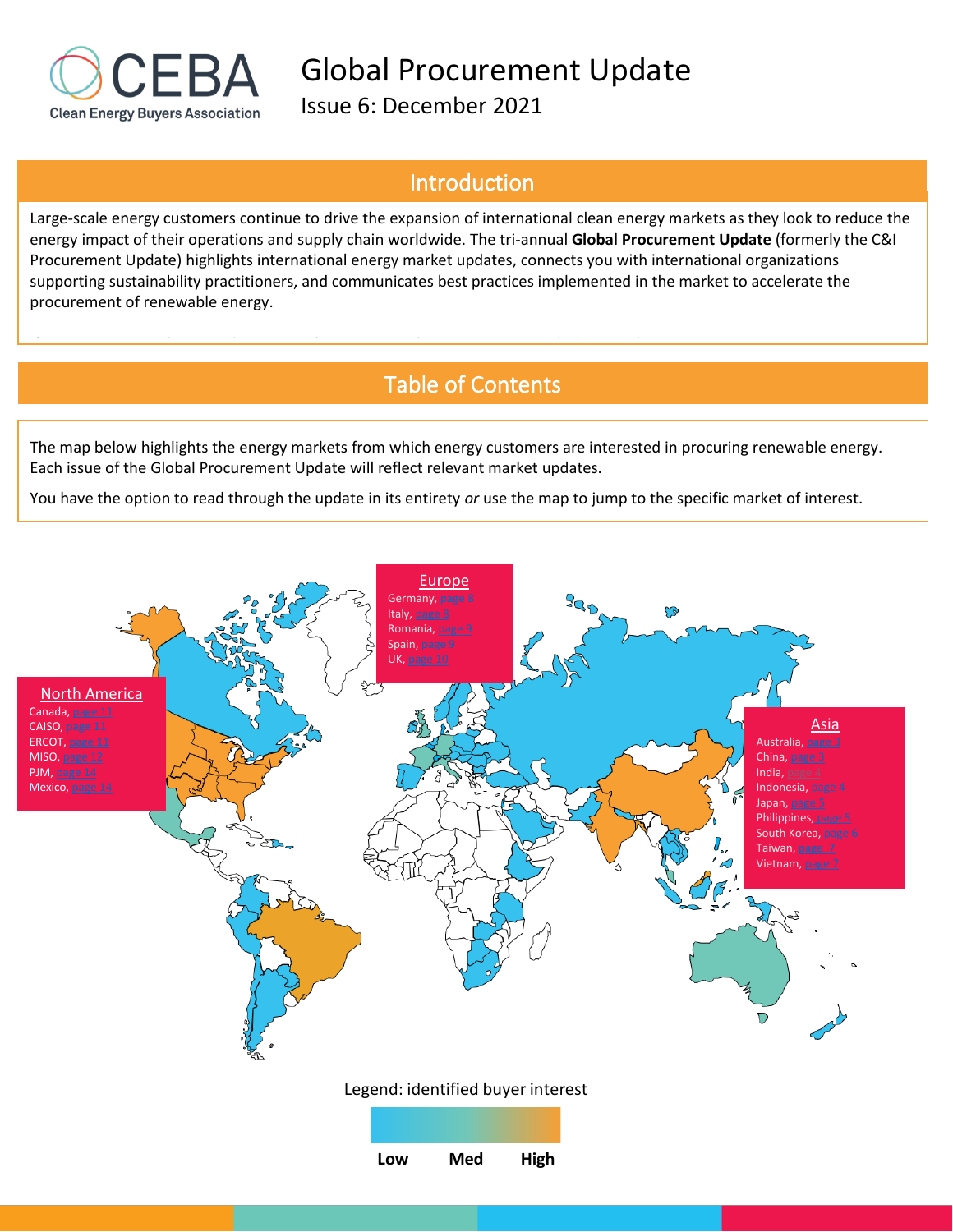

Issue 6: December 2021

# All buyer companies can connect with peers, worldwide

### **The International Connection Platform**

The International Connection Platform (the Platform) has been built to enable connections and relationships among energy customers and NGOs to accelerate sustainable energy goals in any energy market worldwide.

Through the Platform, you can see who else has interest and experience in specific energy markets, create company profiles, and connect with others working in markets of interest.

The Platform is free to any energy customer and NGO acting to accelerate corporate procurement of renewable energy. To register and use the Platform yourself, visit: <https://interconnect.cebuyers.org/international>

# **International Connection Platform**



We would like to thank the We Mean Business Coalition for investing in this unique connection tool and the many partners and members that have been involved in feedback and development of the Platform.

### **Worldwide Wednesdays: an international connection discussion series**

Worldwide Wednesday is a monthly virtual discussion series to share the latest developments and opportunities in renewable energy procurement in international markets of interest. Sessions will be co-hosted by energy customers and NGOs with interest or experience in specific global energy markets. If your organization is interested in co-leading a session, please contact [supplychain@cebuyers.org.](mailto:supplychain@cebuyers.org)

Page 1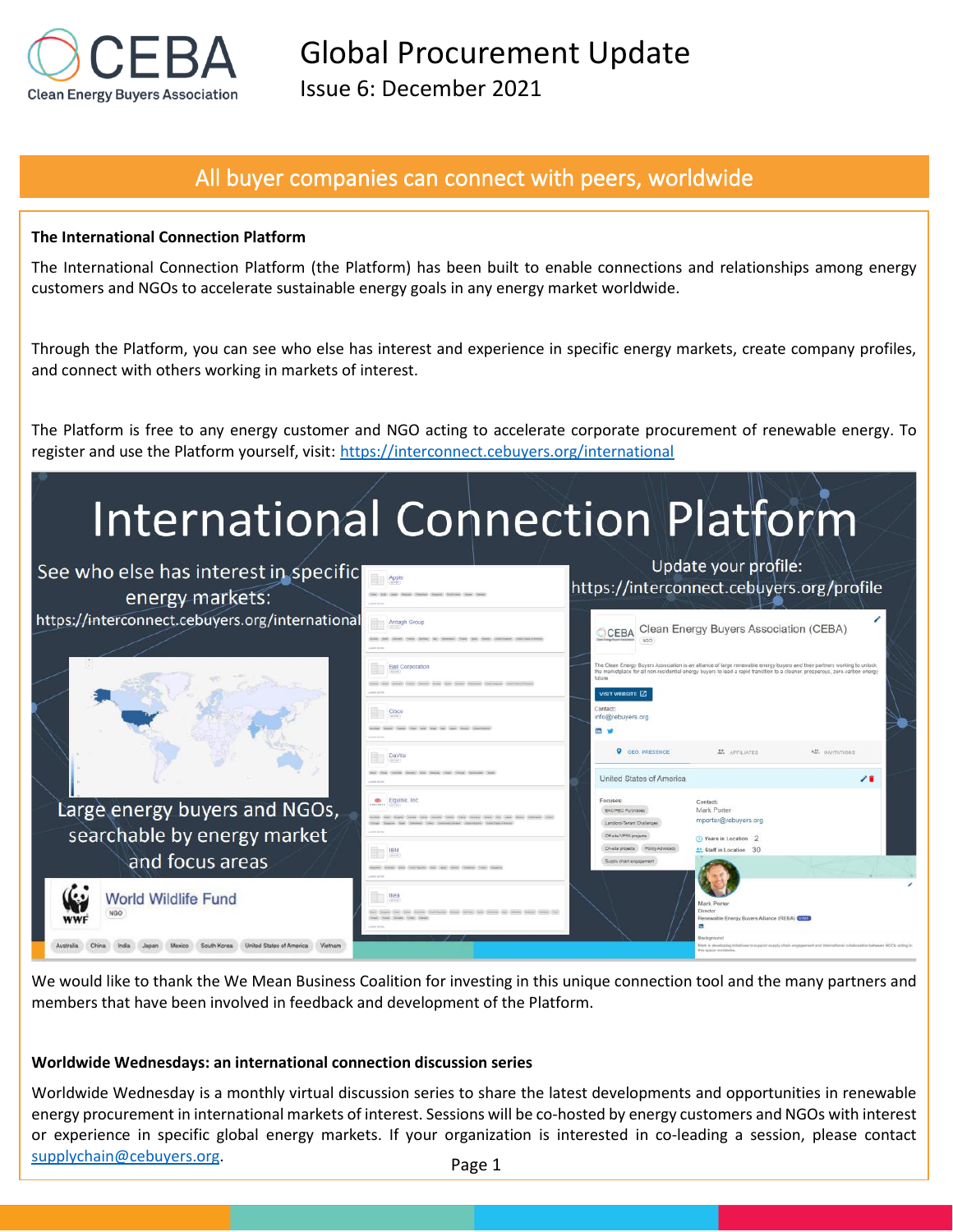

Issue 6: December 2021

# Future Updates

The Global Procurement Update is meant to supplement existing information and research on international markets for largescale energy customers and should not be seen as comprehensive, covering all aspects of an energy market.

CEBA and all contributors welcome feedback on the content and will endeavor to expand market coverage pending interest.

To provide direct feedback, please contact the REBA team: [supplychain@cebuyers.org](mailto:supplychain@cebuyers.org)

# Contributor Acknowledgements

CEBA is proud to collaborate on the Global Procurement Update with peer NGOs and for-profit companies to support largescale energy customers' journeys towards emissions reductions through the implementation of renewable energy and to accelerate the transition to a zero-carbon energy system.

The following collaborators supported the development of this Global Procurement Update issue based on areas of interest and activity as identified by corporate buyers. Please note, not all NGOs active in the energy sector were able to contribute.

| <b>Contributors: NGOs</b>                                                                                                                                                                                                                        | <b>Contributors: For profit companies</b>                                                                                                                                                                                     |
|--------------------------------------------------------------------------------------------------------------------------------------------------------------------------------------------------------------------------------------------------|-------------------------------------------------------------------------------------------------------------------------------------------------------------------------------------------------------------------------------|
| <b>Business Renewables Centre Australia</b><br><b>Business Renewables Centre Canada</b><br><b>Clean Energy Investment Accelerator</b><br><b>National Renewable Energy Lab</b>                                                                    | <b>Apala Group</b><br><b>Commodity Risk Solution</b><br><b>Edison Energy</b><br><b>Innergen Consulting Co</b><br><b>LevelTen Energy</b><br>Mt. Stonegate Green Asset Management Ltd.<br>Pexapark<br><b>Schneider Electric</b> |
| CEBA extends sincere gratitude to the NGOs that<br>contributed and a special thanks to The We Mean Business<br>coalition for supporting greater collaboration among NGOs<br>worldwide and specifically the International Connection<br>Platform. |                                                                                                                                                                                                                               |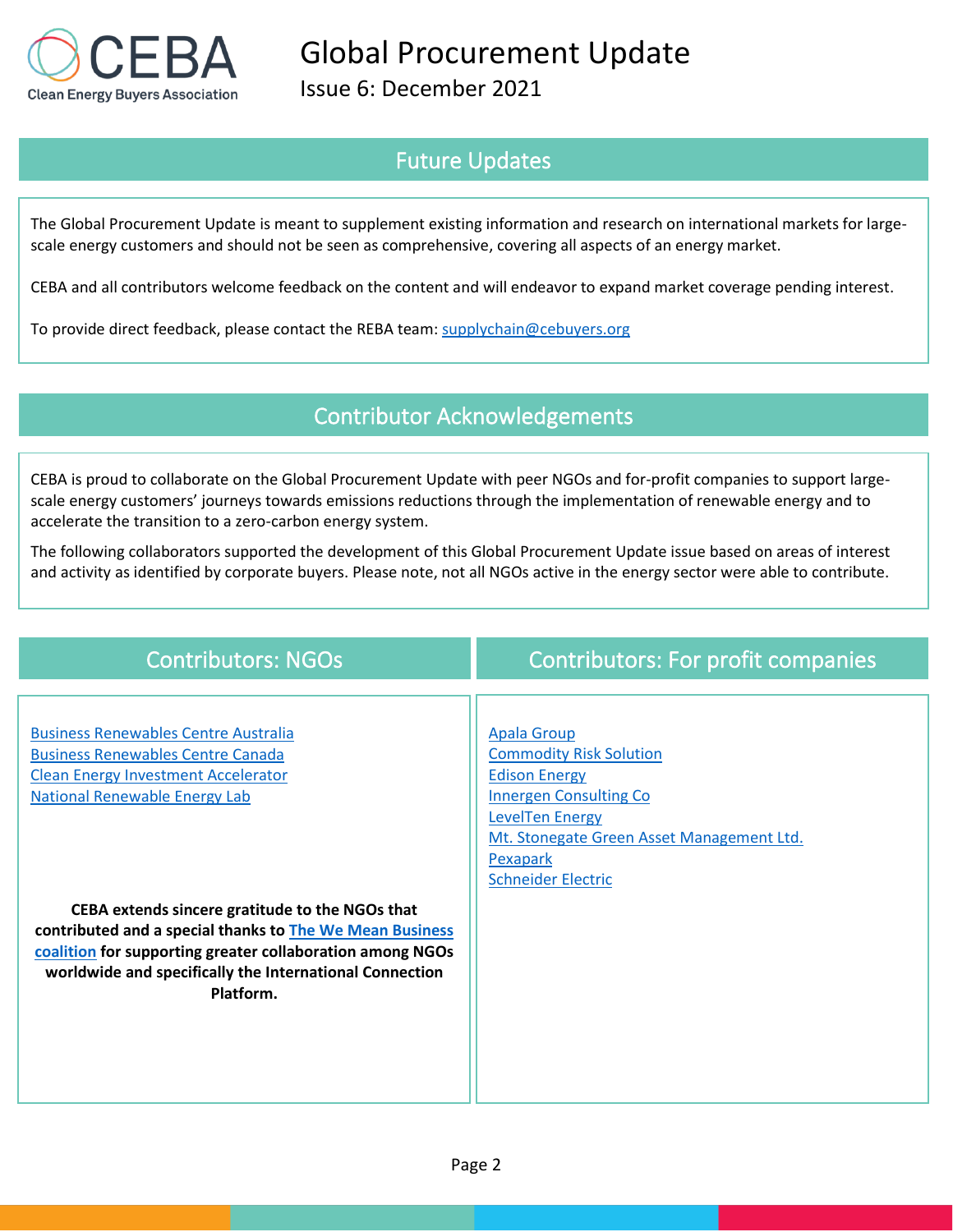

Issue 6: December 2021

# <span id="page-3-0"></span>Asia

# <span id="page-3-1"></span>Australia Previous issues with content: [1](https://reba2019dev.wpengine.com/wp-content/uploads/2020/02/REBA-CI-Procurement-Update_Feb-2020-1.pdf) <sup>|</sup>[2](https://rebuyers.org/wp-content/uploads/2020/07/C_I_Procurement_Update_Issue_2.pdf) <sup>|</sup>[3](https://documentcloud.adobe.com/link/track?uri=urn:aaid:scds:US:6601ed7a-4da4-4e40-8b34-921171ec412a#pageNum=1) <sup>|</sup>[4](https://rebuyers.org/wp-content/uploads/2021/03/REBA_C_I_Procurement_Update_02_21.pdf) | [5](https://cebuyers.org/wp-content/uploads/2021/07/C.I.Procurement.Update_Issue.5.pdf)

## **With thanks to the Business Renewables Centre Australia**

After a record year in 2020 for corporate renewable Power Purchase Agreements (PPAs) in Australia, 2021 has been a middling year. There has been a slowdown in corporate PPA activity alongside a slowdown in the installation of new renewable energy but deal volumes are still higher than in previous, slower years since the sector began around 2016. To date, around 400 MW of projects have been signed in 2021, headlined by:

- Growing interest in the energy and resource sector: In October, a PPA was finalized between energy and resource company BHP and a hybrid wind-solar project from Iderbola for the new Olympic mine in South Australia. This followed earlier PPAs by BHP in the state of West Australia and a PPA from BP Australia with a solar farm to supply its petrol stations in the state of New South Wales (NSW)
- Local government continues lead: A group of over 40 Victorian councils signed a PPA for 240 GWh p.a. in September 2021
- The three leading supermarkets Aldi, Coles, and Woolworths have all signed PPAs in 2021

One interesting trend appears to be a market shift away from wholesale (or virtual) PPAs to retail PPAs. Whereas Australia's corporate PPA sector has been a dual market with large corporates signing wholesale PPAs and midsized buyers signing retail PPAs, even large buyers such as BHP, Coles, and Woolworths are now signing retail PPAs. There is growth amongst both large-scale buyers negotiating PPAs with new projects via a retailer and amongst smaller buyers signing shorter-term PPAs with operating projects via a retailer.

Conditions have been relatively challenging for corporate PPAs in Australia during 2021. First, the high wholesale electricity prices that led to a surge of interest in corporate PPAs in 2018-19 have dissipated so the price drivers are much weaker. It is harder for corporates to make a business case to their CFOs in this context. In the Business Renewable Centre – Australia (BRC-A)'s annual survey of buyers, around two-thirds responded they were driven by non-price factors – e.g., greenhouse gas emissions or renewable energy targets, corporate social responsibility, or reputation. Only around 1/6 were motivated primarily by seeking lower electricity prices and a similar proportion by greater price certainty. Second, survey data collected by the BRC-A suggests a modest impact from Covid-19 which has reduced market certainty. Third, The State Governments in the three largest states of the National Electricity Market (NSW, Queensland, and Victoria) are currently developing programs for Renewable Energy Zones (REZs) to unlock investment in transmission and generation in the regional areas with the best resources. The design of the REZs is still under development which has a slowing effect as parties wait for policy certainty.

The maturation of the REZs is likely to support an upturn in corporate PPAs. In NSW, the design for the long-term electricity supply agreements – competitive auctions for an options contract with a guaranteed price – is still to be finalized but the government has signaled that the tender criteria will favor bidders that have already secured a PPA (and are therefore less likely to exercise the option). Retailers have not signed many PPAs with projects for their own portfolios in recent years but policy certainty over the remainder of this year and into 2022 is likely to see an upturn in activity and associated corporate PPAs.

| Author       | Chris Briggs                                |
|--------------|---------------------------------------------|
| Organization | <b>Business Renewables Centre Australia</b> |
| Email        | Chris.briggs@uts.edu.au                     |

<span id="page-3-2"></span>China **Previous issues with content:**  $\frac{1}{2}$  $\frac{1}{2}$  $\frac{1}{2}$  |  $\frac{3}{4}$  $\frac{3}{4}$  $\frac{3}{4}$  $\frac{3}{4}$  $\frac{3}{4}$  |  $\frac{4}{5}$ 

## **With thanks to the Rocky Mountain Institute**

On September 7, 2021, China officially released The Work Plan of Green Power Trading Pilot and launched the pilot program for green power trading, marking a solid step in the country's efforts towards a business-driven green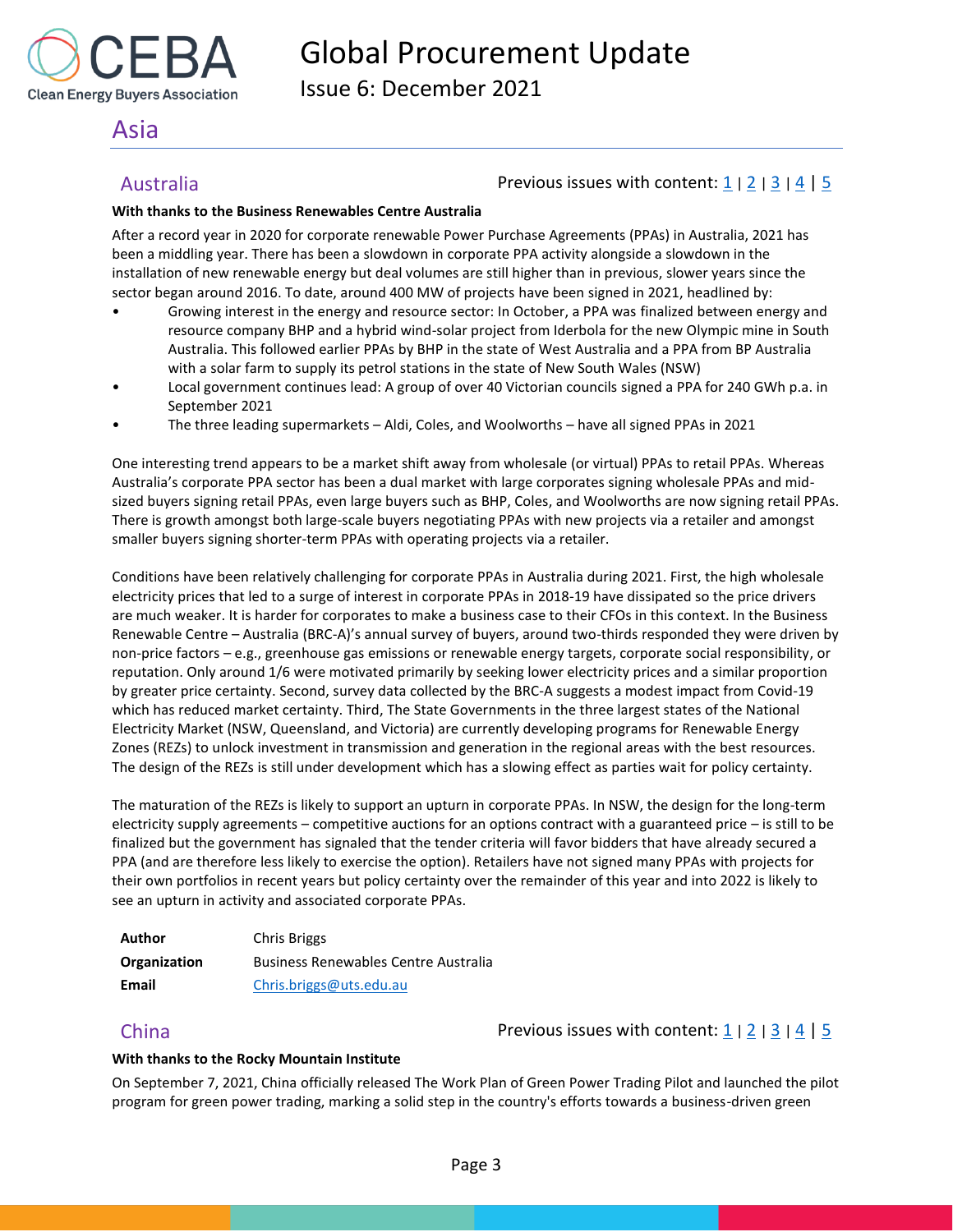

# Issue 6: December 2021

power market. The trading mechanism allows for transactions within and across the provinces, with direct purchase from green power project developers or local grids. Opening day witnessed the trading of 7,935 GWh amongst 259 companies, equivalent to around 40% of daily electricity consumption of the entire nation.

To support the trading, e-Trading, a mobile app, was introduced. The blockchain-based mobile commerce platform provides one-stop solutions to the market. With the help of blockchain technologies, buyers will get a Green Electricity Consumption Certificate (GECC) upon completion of each transaction, with clean environmental attributes. The non-tampering feature of blockchain allows e-Trading to trace the lifetime of green power, which helps to prevent double-counting of environmental attributes and secure the integrity of the system.

In line with the global trend to decarbonize the economy, these initiatives open new prospects and opportunities for the business world to play a role in transforming the system of energy production and consumption. As the focal point of global supply chains, the huge local demand for green power will be instrumental to position China's green power market on the trajectory towards becoming the world's largest green power market, as well as to contribute to global supply chain transformation.

For more information, please refer to the following press releases by two of China's main media outlets:

- China Daily:<https://www.chinadaily.com.cn/a/202109/08/WS6137f32ba310efa1bd66dfa0.html>
- XinhuaNet: [http://www.news.cn/english/2021-09/07/c\\_1310173618.html](http://www.news.cn/english/2021-09/07/c_1310173618.html)

| Author       | Lucy Lu                  |
|--------------|--------------------------|
| Organization | Rocky Mountain Institute |
| Email        | llu@rmi.org              |

<span id="page-4-0"></span>India Previous issues with content: [1](https://reba2019dev.wpengine.com/wp-content/uploads/2020/02/REBA-CI-Procurement-Update_Feb-2020-1.pdf) <sup>|</sup>[2](https://rebuyers.org/wp-content/uploads/2020/07/C_I_Procurement_Update_Issue_2.pdf) <sup>|</sup>[4](https://rebuyers.org/wp-content/uploads/2021/03/REBA_C_I_Procurement_Update_02_21.pdf)

## **With thanks to Mt. Stonegate Green Asset Management**

India has an ambitious goal to achieve 175GW of renewable energy capacity by 2022, with 100GW cumulative installment as of August 2021. The surge of COVID-19 cases in the country, combined with the introduction of the Green Term Ahead Market (GTAM), has stirred corporate power procurement decisions towards shorter-term contracts over periods of volatility.

The GTAM mechanism enables purchases of green power to fulfill both compliance (RPO) and voluntary obligations. Corporates who wish to attain their RE100 goals can meet their immediate demand through the GTAM mechanism. At the height of wind production season in June 2021, the Indian Energy Exchange (IEX) traded 412 million kWh of green energy under GTAM, a 15% increase compared to May.

In August 2021, ReNew Power announced India's first Round-The-Clock (RTC) electricity supply project, where 400MW RTC will require 900MW wind, 400MW solar, and additional battery storage capacities. Innovative deployments like this will push for more long-term renewable energy contracts at an affordable rate.

| Author       | Krishnan Sriniyasan                  |
|--------------|--------------------------------------|
| Organization | Mt. Stonegate Green Asset Management |
| Email        | krishnan.srinivasan@mtstonegate.com  |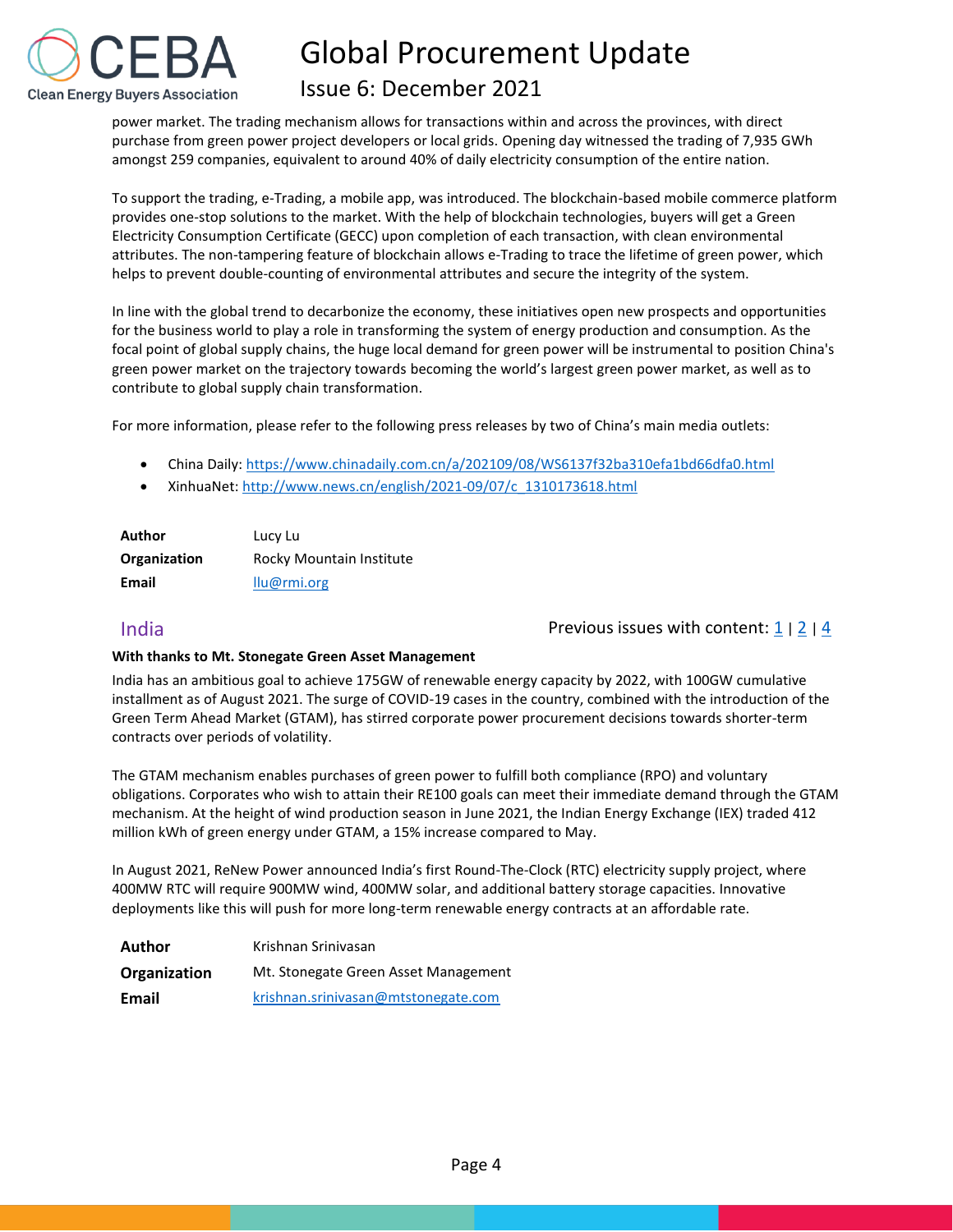

Issue 6: December 2021

## <span id="page-5-0"></span>Indonesia Previous issues with content: [1](https://reba2019dev.wpengine.com/wp-content/uploads/2020/02/REBA-CI-Procurement-Update_Feb-2020-1.pdf) <sup>|</sup>[2](https://rebuyers.org/wp-content/uploads/2020/07/C_I_Procurement_Update_Issue_2.pdf) <sup>|</sup>[3](https://documentcloud.adobe.com/link/track?uri=urn:aaid:scds:US:6601ed7a-4da4-4e40-8b34-921171ec412a#pageNum=1) | [5](https://cebuyers.org/wp-content/uploads/2021/07/C.I.Procurement.Update_Issue.5.pdf)

### **With thanks to the Clean Energy Investment Accelerator**

In Indonesia, pathways for commercial and industrial (C&I) companies to procure renewable energy have been limited to date. To expand cost-effective, accessible clean energy options, the Clean Energy Investment Accelerator (CEIA) brought together over a dozen major companies to issue a Statement of Mutual Aspiration Supporting Renewable Energy Procurement for C&I Sectors in Indonesia. The Statement was launched on August 16, 2021, through a publication in one of Indonesia's prominent newspapers, Bisnis Indonesia, and a launch event on "Accelerating Indonesia's Renewable Energy Transition through Commercial and Industrial Sector Collaboration," featuring four of the Statement's 13 signatories and the Director of Energy from the Coordinating Ministry of Maritime and Investment Affairs.

The Statement of Mutual Aspiration is an open letter from corporations to encourage the Government of Indonesia to accelerate the renewable energy transition to support Indonesia's goal of achieving an energy mix of at least 50% renewable energy by 2045 while at the same time inspiring the government to enact forward-looking regulations on other corporate renewable energy procurement options, such as power wheeling and increasing clean generation capacity. The Statement received positive feedback from stakeholders such as Indonesia's national utility, PLN, the Ministry of Energy, and others. Follow-up discussions with government and utility stakeholders have begun to explore further analysis of corporate renewable energy procurement options. The 13 signatories are part of CEIA Indonesia's corporate coalition, which includes more than 35 companies and over 70 supply chain partners seeking to transition to renewable energy.

| Author       | Rob Hardison                        |
|--------------|-------------------------------------|
| Organization | Clean Energy Investment Accelerator |
| Email        | rob.hardison@nrel.gov               |

## <span id="page-5-1"></span>Japan  $\Box$  and  $\Box$  Previous issues with content: [1](https://reba2019dev.wpengine.com/wp-content/uploads/2020/02/REBA-CI-Procurement-Update_Feb-2020-1.pdf) | [2](https://rebuyers.org/wp-content/uploads/2020/07/C_I_Procurement_Update_Issue_2.pdf) | [3](https://documentcloud.adobe.com/link/track?uri=urn:aaid:scds:US:6601ed7a-4da4-4e40-8b34-921171ec412a#pageNum=1) | [4](https://rebuyers.org/wp-content/uploads/2021/03/REBA_C_I_Procurement_Update_02_21.pdf) [| 5](https://cebuyers.org/wp-content/uploads/2021/07/C.I.Procurement.Update_Issue.5.pdf)  $\Box$

### **With thanks to the Apala Group**

Japan's electricity market allows corporate buyers of renewable energy to meet their electricity and carbon reduction commitments through multiple procurement pathways, including onsite generation, retail renewable energy, corporate PPAs (CPPAs), and unbundled Environmental Attribute Certificates (EACs). Generally, renewable energy prices in Japan have been prohibitively high relative to other markets globally. As costs come down, offsite CPPAs and newly developed EAC trading markets will likely drive significant voluntary demand in the market in the coming years.

The latest policy shift in Japan's procurement market relates to EACs, known primarily in Japan as Non-Fossil Certificates (NFCs). 2021 is the starting year for two new unbundled certificate trading markets, both for buying and selling NFCs. The Non-FIT (feed-in tariff) NFC trading market began in late August 2021, and allows corporates to voluntarily purchase certificates from renewable energy developers not tied to government tariff schedules. The other market, for FIT NFCs, is planned to start in November 2021, with its new official policy being published no later than mid-October.

| Author       | Orrin Cook                |
|--------------|---------------------------|
| Organization | Apala Group               |
| Email        | orrin.cook@apalagroup.com |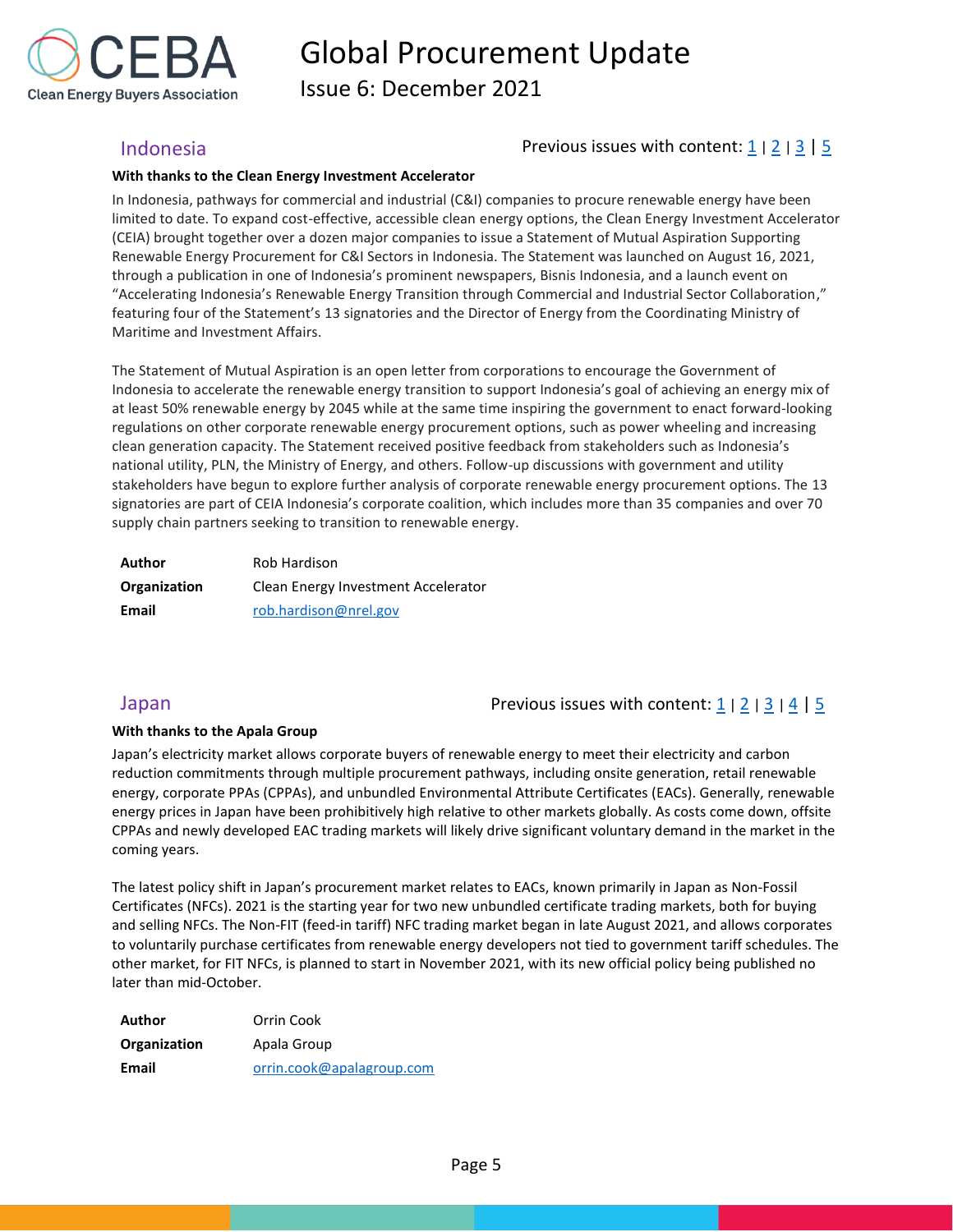

Issue 6: December 2021

## <span id="page-6-0"></span>**Philippines**

### **With thanks to the Clean Energy Investment Accelerator (CEIA)**

In August, the Philippines released the final rules to enable implementation of the long-anticipated Green Energy Options Program (GEOP), a provision in the country's Renewable Energy (RE) Act of 2008, which has been stalled for more than a decade. This major step forward for RE procurement options in the Philippines is the culmination of years of government and private sector engagement by the Clean Energy Investment Accelerator (CEIA) and other market stakeholders. As recently as July, CEIA brought together leading companies in the Philippines to issue a Joint Statement to encourage full and rapid finalization of the GEOP implementation rules as a key tool to unlock private sector investment in support of the Philippines' national renewable energy and climate goals.

The GEOP is truly a game changer for clean energy procurement in the Philippines and is widely seen as a means to accelerate the addition of new RE, including variable RE like solar and wind, into the grid. The newly finalized GEOP is expected to be operational by December 2021 and allows qualified commercial and industrial (C&I) consumers with at least 100kW in monthly peak demand to source their electricity directly from qualified RE suppliers for up to 100% of their energy needs. Harnessing the Philippines' liberalized, decentralized power market to source power directly from RE suppliers will enable customers to access lower cost electricity. C&I stakeholders have also underscored the importance of being able to lock in long-term prices using RE-based electricity. This provides greater predictability in operational costs related to energy use and avoids otherwise highly volatile price fluctuations and reliance on incumbent utilities, whose power mix is often dominated by imported coal- and oilbased sources, in some cases by as much as 90%.

| Author       | Rob Hardison                  |
|--------------|-------------------------------|
| Organization | National Renewable Energy Lab |
| Email        | rob.hardison@nrel.gov         |

## <span id="page-6-1"></span>South Korea **Previous issues with content:** 4 | [5](https://cebuyers.org/wp-content/uploads/2021/07/C.I.Procurement.Update_Issue.5.pdf)

### **With thanks to Mt. Stonegate Green Asset Management and Innergen Consulting Co.**

South Korea has announced ambitious changes followed by implementation strategies for both the compliance and voluntary markets. The Ministry of Industry and Energy (MOTIE) made a pre-announcement to raise its Renewable Portfolio Standard (RPS) policy from the current 9% to 12.5% by the end of 2022, with an escalation to reach 25% by 2026.

On the voluntary side, the Korea Energy Agency opened a REC trading platform in 2021, in addition to the existing platform for the RPS compliance market. On September 3, the first three transactions totaled 649 MWh with an average price of KRW 49,454 (USD 42) per MWh. While the 4.2 million RECs traded under the RPS platform in August 2021 were settled at the average price of KRW 29,912 (USD 25.46) per REC.

MOTIE's K-RE100 initiative mentioned in the previous issue now has 30 participating corporations including SK Biopharmaceuticals, LG Display, Korea South-East Power, Korea Johnson & Johnson, and Chanel Korea. Many Korean conglomerates have announced their net-zero target by 2050 and as of now, 12 Korean companies have committed to RE100. While the government and institutions pick up the pace for transitioning into renewables, it is anticipated that the market will observe more upward trends in terms of the demand for RECs in South Korea.

| Author       | Jules Chuang                         | Author       | Yungyul Choi           |
|--------------|--------------------------------------|--------------|------------------------|
| Organization | Mt. Stonegate Green Asset Management | Organization | Innergen Consulting Co |
| Email        | jchuang@mtstonegate.com              | Email        | memories37@inng.co.kr  |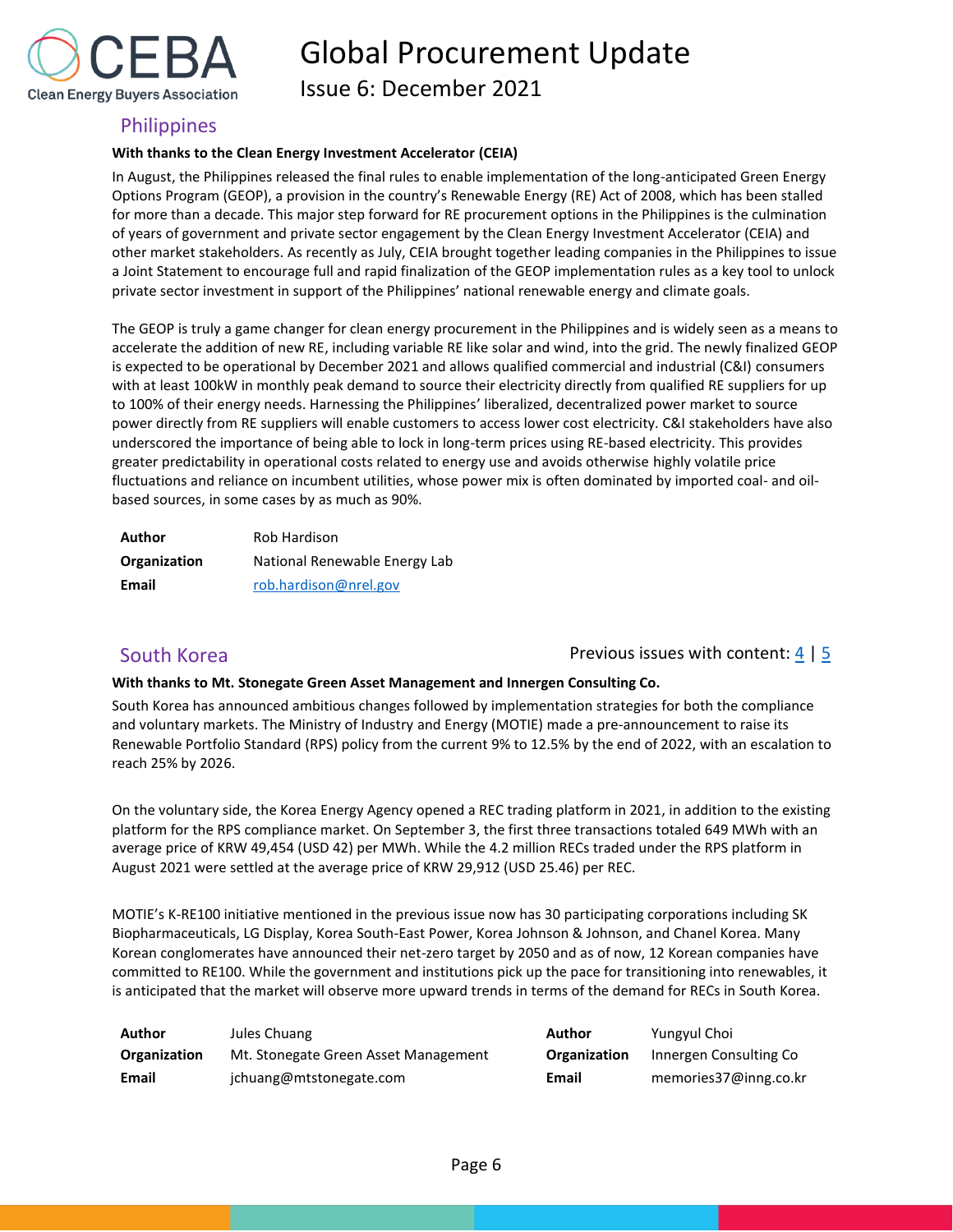

Issue 6: December 2021

## <span id="page-7-0"></span>Taiwan **Previous issues with content:**  $\frac{1}{2}$  |  $\frac{3}{4}$  $\frac{3}{4}$  $\frac{3}{4}$  $\frac{3}{4}$  $\frac{3}{4}$  |  $\frac{5}{5}$

### **With thanks to the Apala Group**

Taiwan has been an early adopter of polices and market infrastructure to support corporate renewable energy transactions. The most recent major policy update, put into effect earlier this year, is Taiwan's Large Users Act which requires energy users over 5MW capacity demand to procure 10% of their capacity demand from renewable energy by 2025.

While price challenges exist for many procurement options, there are potential transaction opportunities in the market today that can support corporate and supply chain decarbonization efforts. On-site solar is one attractive option for both self-consumption and ownership of self-generated Environmental Attribute Certificates (EACs), known primarily in Taiwan as T-RECs. However, on-site renewables will face natural capacity limits and potentially significant capital requirements.

| Author       | Orrin Cook               |
|--------------|--------------------------|
| Organization | Apala Group              |
| Email        | orrincook@apalagroup.com |

# <span id="page-7-1"></span>Vietnam **Previous issues with content:**  $\frac{1}{2}$  $\frac{1}{2}$  $\frac{1}{2}$  |  $\frac{2}{3}$  $\frac{2}{3}$  $\frac{2}{3}$  |  $\frac{4}{5}$  $\frac{4}{5}$  $\frac{4}{5}$  $\frac{4}{5}$  $\frac{4}{5}$

### **With thanks to Schneider Electric**

The offsite Direct PPA (DPPA) pilot program is still yet to be launched although this is now expected to happen in Q1 2022. While called a DPPA, the program structure is actually that of a virtual PPA, with the additional requirement that participating buyers enroll their facilities in the program to pay the national utility, EVN, the wholesale price instead of the regulated tariff for electricity.

We have observed a marked increase in market activity in recent months, with a number of project developers entering the market for the first time as we get closer to the program launch. Interested buyers and sellers have a short time frame (45 working days) to register together for the program after it's officially launched and must have a signed term sheet at time of registration. When offsite procurement options will be available again after the pilot and in what form, is unknown. Hence, many interested buyers are now preparing to participate in the pilot even though many questions remain on the details of the program.

<span id="page-7-2"></span>

| Author       | Valerie Choy        |
|--------------|---------------------|
| Organization | Schneider Electric  |
| Email        | valerie.choy@se.com |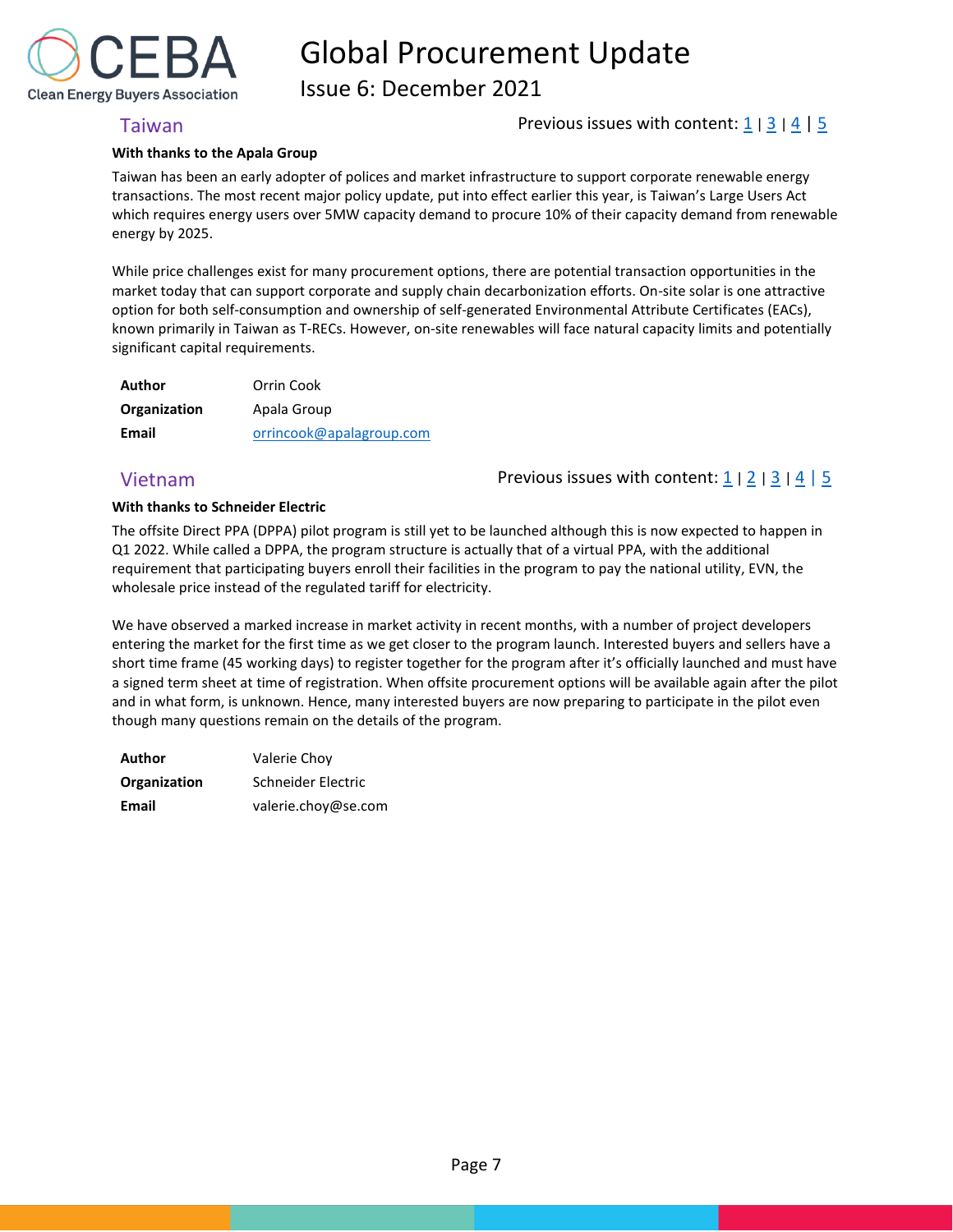

Issue 6: December 2021

# Europe

## <span id="page-8-0"></span>Germany Germany **Previous issues with content:** [2](https://rebuyers.org/wp-content/uploads/2020/07/C_I_Procurement_Update_Issue_2.pdf) | [5](https://rebuyers.sharepoint.com/:w:/s/REBA-SupplyChain/ESjAcMEMUIVPux7XGhhrnMIB8DQ9PWE3SyLz3X_pmdiydg?e=huF7gm)

### **With thanks to Edison Energy**

Corporate renewable energy purchases are a growing trend in Germany, as the federal government has ramped down its renewables procurement and developers have been motivated to market their projects to other offtakers. Companies with load in Germany and ambitious renewable energy goals have begun executing PPAs. The past three years have seen the greatest momentum in the corporate PPA market, with a surge to 612 MW last year.

Companies interested in pursuing a German renewables PPA will want to understand the market dynamics and their own load profile. The German electricity market is characterized by winter price peaks and more modestly priced summers. This profile aligns better with wind generation than solar. In fact, when evaluating the forecasted PPA cash flows from a buyer's perspective, solar PPAs in Germany are typically expected to have a captured value lower than the market average. Therefore, in order to receive the strongest hedge benefit from a PPA, buyers should select the technology that aligns most closely with their load profile.

A final item for prospective corporate buyers to take note of in the German market is national politics. The coalition government is still forming following recent elections, but the expected result is a government that is united in supporting the expansion of renewable energy. Corporate buyers can anticipate that this level of government support will result in a significantly larger volume of projects in the development pipeline, and streamlining of the permitting and interconnection process, which would increase buyers' likelihood of success in helping to bring new projects online.

| Author       | Greg Hall                     |
|--------------|-------------------------------|
| Organization | Edison Energy                 |
| Email        | gregory.hall@edisonenergy.com |

# **With thanks to LevelTen Energy**

<span id="page-8-1"></span>Italy Previous issues with content: [1](https://reba2019dev.wpengine.com/wp-content/uploads/2020/02/REBA-CI-Procurement-Update_Feb-2020-1.pdf) <sup>|</sup>[2](https://rebuyers.org/wp-content/uploads/2020/07/C_I_Procurement_Update_Issue_2.pdf) <sup>|</sup>[3](https://documentcloud.adobe.com/link/track?uri=urn:aaid:scds:US:6601ed7a-4da4-4e40-8b34-921171ec412a#pageNum=1) <sup>|</sup>[4](https://rebuyers.org/wp-content/uploads/2021/03/REBA_C_I_Procurement_Update_02_21.pdf) | [5](https://rebuyers.sharepoint.com/:w:/s/REBA-SupplyChain/ESjAcMEMUIVPux7XGhhrnMIB8DQ9PWE3SyLz3X_pmdiydg?e=huF7gm)

Italian wholesale electricity prices are rising substantially as Europe continues to grapple with rising natural gas prices and increasing carbon prices. Even with the intervention of the Italian government — which has set aside more than €3 billion to curb wholesale prices during Q4 — natural gas prices in Italy are expected to rise by more than 14%, and residential electricity prices by nearly 30%, during the last three months of this year.

In stark contrast to Italy's wholesale electricity prices, Italian solar PPA prices have remained essentially flat over the last year, as shown in LevelTen's Q3 2021 PPA price data — evidence that Italian PPA prices can remain relatively unimpacted by wholesale fluctuations. With that said, the significant rising trend in wholesale prices may push Italy's electricity landscape into uncharted waters, and time will tell if PPA prices can remain indefinitely resilient in the face of continued wholesale price increases.

Wholesale prices aside, there are other factors that stand to impact the Italian PPA market in the coming months. While Italy's solar PPA market has experienced tremendous growth in recent years, the rate of that growth may be slowing. The share of Italian PPA offers as a percentage of total offers on LevelTen's European Energy Marketplace shrunk noticeably over the last six months, dropping from 31% in Q1 down to just 11% in Q3. Lengthy interconnection queues and difficult permitting procedures are slowing project development and may be shrinking the pipeline of new Italian projects. In May of this year, the Italian government passed a "Simplification Decree" designed to streamline the permitting process, but it will take time for these new processes, if successful, to accelerate the development of renewable projects in the country. Continued government support in making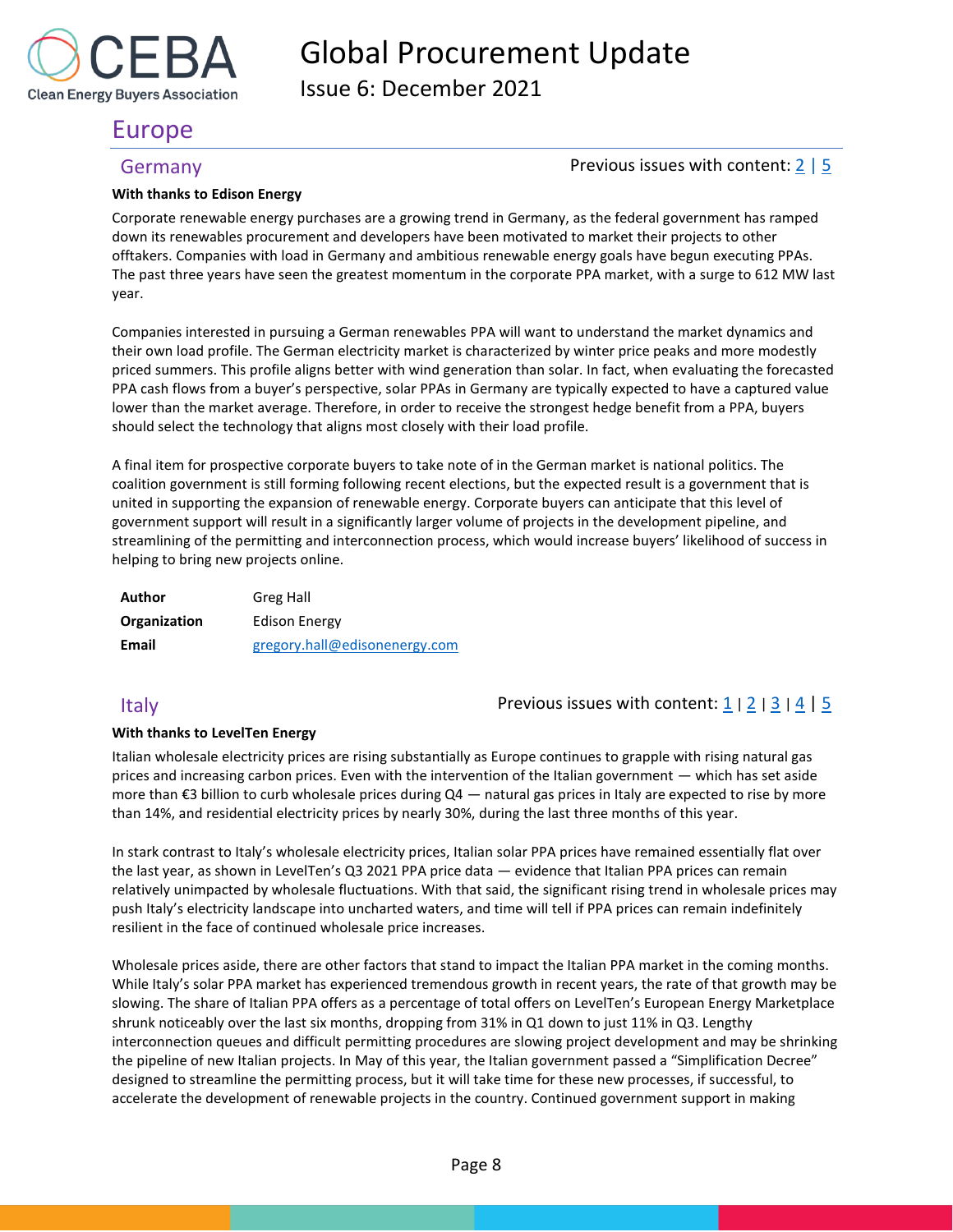

# Issue 6: December 2021

renewable development easier will be critical as Italy strives to add as much as 70 GW of renewable capacity by 2030.

| Author       | Luis López-Polín                   |
|--------------|------------------------------------|
| Organization | LevelTen Energy                    |
| Email        | luis.lopezpolin@leveltenenergy.com |

# <span id="page-9-0"></span>Romania

### **With thanks to Pexapark**

Romania is one of the newest kids on the corporate PPAs block, in line with the wider momentum we see in Central Eastern Europe. The merchant landscape has been changing rapidly, offering increased routes to market for interested shareholders. In September 2020, the country's National Energy Regulatory Authority issued a milestone order to allow the signing of directly negotiated bilateral PPAs outside its previous centralized model – something that had been banned in 2012.

The new measure applies to new projects commissioned after June 2020. Prior to the new order, PPAs were only available for existing assets, and needed to be regulated by the country's Energy Market Operator (OPCOM) and executed on its spot and forward markets.

Romania saw the first large-scale publicly announced PPA deal (for utility offtake) in August 2021, after Axpo signed a 7-year deal to offtake 50% of Macquarie's 600MW onshore wind portfolio in the country. The deal is on an existing asset, commissioned in 2012. On the other hand, corporate demand is set to skyrocket, as many corporations are moving their operations across the region and expect energy demand in the country to increase significantly. What remains to be seen is how fast the knowledge transfer will be from mature markets, and how quickly corporates, IPPs, and investors will reach the sweet spot for the country's long-awaited first corporate PPA enabling the financing of a new subsidy-free project.

| Author       | Rommero Carrillo              |  |  |  |
|--------------|-------------------------------|--|--|--|
| Organization | Pexapark                      |  |  |  |
| Email        | rommero.carrillo@pexapark.com |  |  |  |

## <span id="page-9-1"></span>Spain Previous issues with content:  $\frac{1}{2}$  $\frac{1}{2}$  $\frac{1}{2}$  |  $\frac{3}{1}$  $\frac{3}{1}$  $\frac{3}{1}$  |  $\frac{4}{4}$  $\frac{4}{4}$  $\frac{4}{4}$

## **With thanks to Schneider Electric**

When considering PPA options across Europe, Spanish projects typically continue to rise to the top of the list in terms of potential economic returns. The market retains a strong pipeline across both wind and solar technologies and the developer community in general is familiar with the unique needs of the corporate buyer. We continue to see new deals being announced.

That said, the market is very dynamic, much like many countries across Europe. The recent price spikes across the continent have resulted in some reevaluation of policies and regulation at the government and EU level that are yet to play out. The recent Royal Decree and updates to it are creating a landscape that requires careful navigation. Add to this competition for supply from government auctions, utilities, and the large number of corporate buyers in the market and it is clear that evaluation and negotiation of PPAs in Spain requires an in-depth and dynamic view into the market.

| Author       | James Lewis        |  |  |
|--------------|--------------------|--|--|
| Organization | Schneider Electric |  |  |
| Email        | james.lewis@se.com |  |  |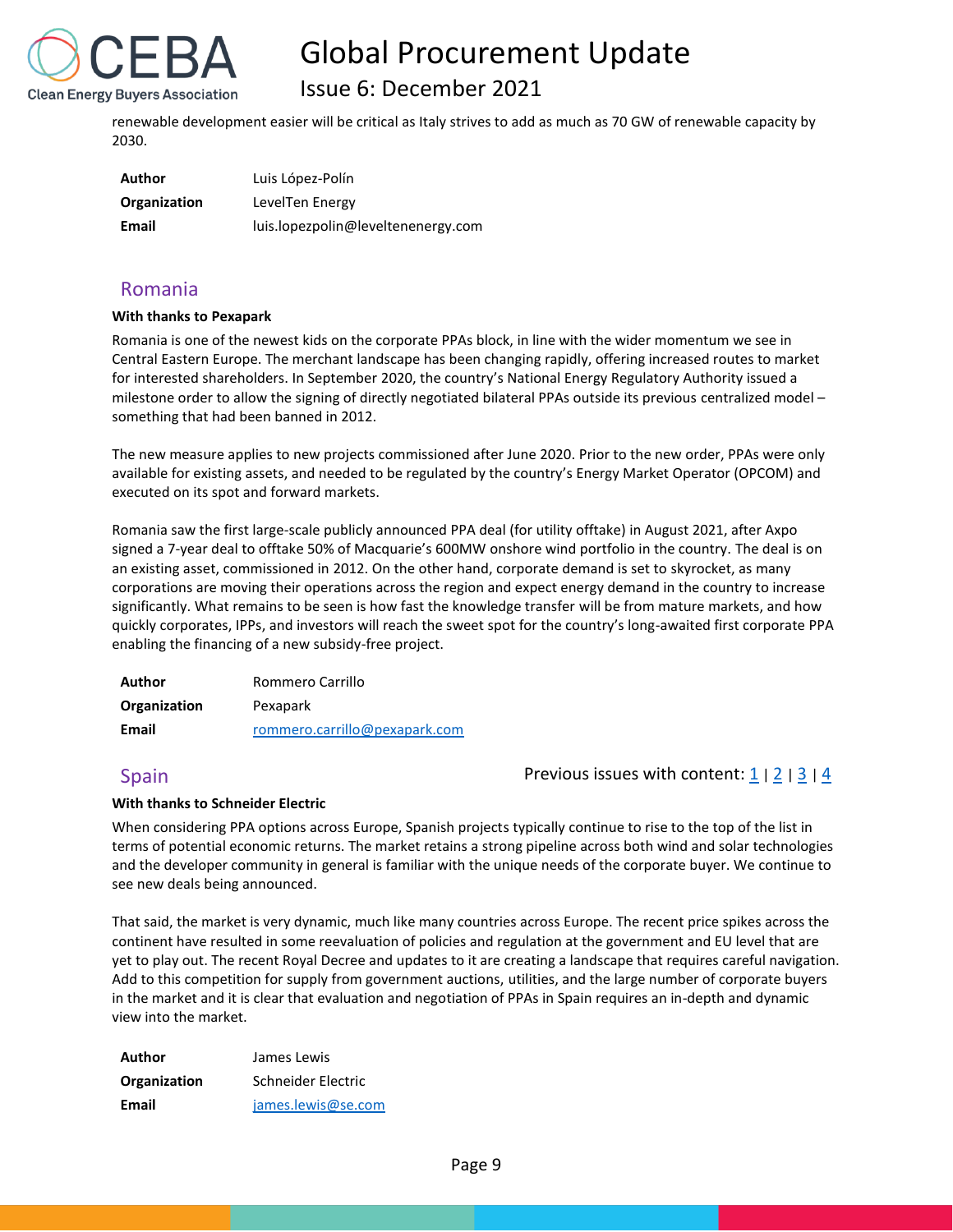

Issue 6: December 2021

## <span id="page-10-0"></span>UK Previous issues with content:  $\frac{1}{2}$  $\frac{1}{2}$  $\frac{1}{2}$  |  $\frac{2}{3}$  $\frac{2}{3}$  $\frac{2}{3}$  |  $\frac{5}{2}$

### **With thanks to Pexapark**

The UK's PPA market traditionally has been dominated by corporates mostly driven by sustainability targets, putting price hedge as a secondary priority. The trend of moving from more familiar Physical PPA structures to Virtual PPA ones is advancing further, especially for those with their parent company based in the US.

Although demand from corporates is expected to go further upwards, so is competition. For investment grade corporates bidding processes competition can be steep, sometimes with more than 10 developers bidding in procurement processes. Second tier corporates, including industrials which is a significant segment of the British market, show improvement in familiarity with PPAs and the risks associated. However, the needs of simplification and proof of price gains are bigger, as long-term price hedge is becoming the priority. On average, PPA tenors span between 10 and 15 years, and are usually linked to Consumer Prices Index (CPI).

Offshore wind will catalyze further PPA demand. Projects in development are already opting for merchant tails, especially after Amazon's milestone move to contract 350MW of an unnamed project in Scotland. TotalEnergies and SSE Renewables, who are developing the 1.075GW Seagreen 1 farm in the area, have already announced they will be creating shorter corporate PPAs of blocks between 10MW or 100GWh per year, of a less than 5-years tenor to increase the reach of the corporate PPA market.

| Author       | Rommero Carrillo              |  |  |  |
|--------------|-------------------------------|--|--|--|
| Organization | Pexapark                      |  |  |  |
| Email        | rommero.carrillo@pexapark.com |  |  |  |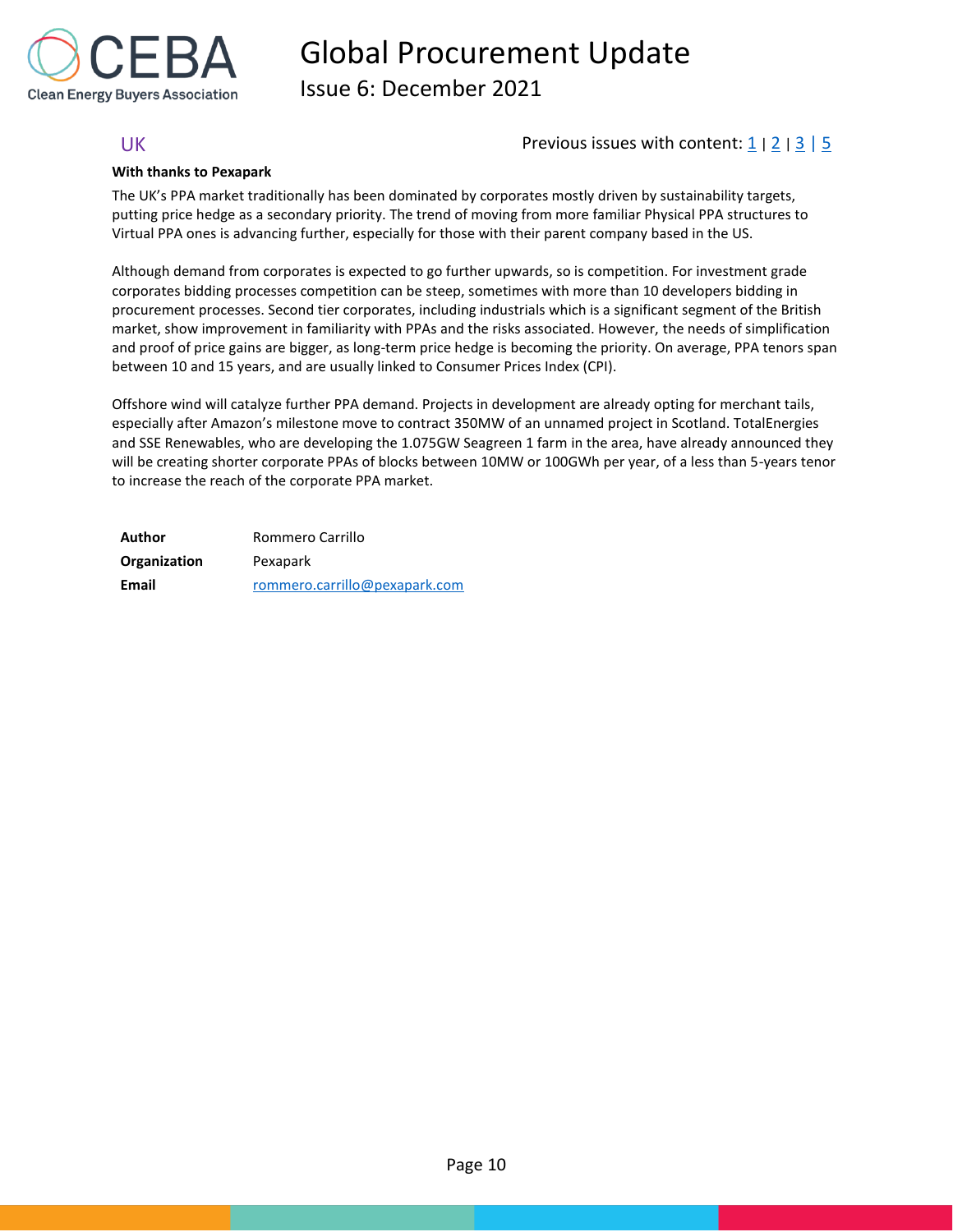

Issue 6: December 2021

# <span id="page-11-0"></span>North America

## <span id="page-11-1"></span>Canada **Previous issues with content:**  $\frac{1}{2}$  $\frac{1}{2}$  $\frac{1}{2}$  |  $\frac{3}{4}$  $\frac{3}{4}$  $\frac{3}{4}$  $\frac{3}{4}$  $\frac{3}{4}$  |  $\frac{4}{5}$  $\frac{4}{5}$  $\frac{4}{5}$

### **With thanks to Business Renewables Centre - Canada**

On September 20, EDP Renewables and TC Energy announced a PPA for a 15-year long-term agreement to add a 297 MW wind farm. This agreement will cover 100% of the project's output and close off the third quarter of 2021 with Alberta's most significant purchase agreement for wind energy to date. The corporate procurement agreements announced in Q3 of 2021 add 492 MW of total contracted capacity of renewable energy, more than all the deals through 2020 combined. All publicly disclosed corporate renewable energy deals in Canada can be found in our BRC-Canada [Deal Tracker,](https://businessrenewables.ca/deal-tracker) which is updated quarterly.

On July 22, Cenovus announced a partnership with Cold Lake First Nations and Elemental Energy to buy solarpower-produced electricity under a 15-year PPA. This partnership will not only mitigate emissions but shows a commitment to Indigenous reconciliation through economic engagement. This quarter also welcomes the firstever buyer from the chemical manufacturing industry, as Capital Power announced a long-term renewable power purchase agreement with Dow Chemicals on September 15. The 15-year contract between Capital Power and Dow Chemicals will be for a total of 25 MW on its Whitla Wind 2 project in southeast Alberta.

| Author       | Calvin Ng                           |  |  |  |
|--------------|-------------------------------------|--|--|--|
| Organization | Business Renewables Centre - Canada |  |  |  |
| Email        | calvinn@businessrenewables.ca       |  |  |  |

<span id="page-11-2"></span>United States (CAISO) **Previous issues with content:**  $2 |4 |5$  $2 |4 |5$  $2 |4 |5$  $2 |4 |5$ 

## **With thanks to Schneider Electric**

Over the last two years, the CAISO market has become increasingly attractive for corporate PPA buyers. While new-build wind in the region is virtually non-existent due to strict permitting and environmental regulations, CAISO offers some of the cheapest new-build solar PPA rates in the country. Given the competitive economics compared to other US markets, an increasing number of corporate buyers are shifting their focus to California. Additionally, there are over twenty different community choice aggregators ("CCAs") that aim to provide cleaner sources of power compared to the traditional investor-owned utilities. These CCAs are also extremely active in the market for sourcing PPAs. High demand for California projects means that corporates wanting to transact there will be in competition with a large variety of other types of offtakers.

Given the tremendous build-out of solar over the last 10 years and the continued expectations for growth, there are increasing concerns about the evolution of the so-called "duck curve" in CAISO, in which power prices tend to be the lowest during the middle of the day when solar production is at its peak. In response, many renewable energy developers are now able to offer PPAs with innovative solar + storage solutions that shift solar production from the afternoon to the evening in order to capture higher market prices and reduce this renewable saturation risk to buyers within PPAs.

| Author              | Josh Heeman        | Author              | James Lewis        |
|---------------------|--------------------|---------------------|--------------------|
| <b>Organization</b> | Schneider Electric | <b>Organization</b> | Schneider Electric |
|                     |                    | Email               | James.lewis@se.com |

# United States (ERCOT) Districts (Previous issues with content:  $2 |3 |4$  $2 |3 |4$  $2 |3 |4$  $2 |3 |4$

### **With thanks to Edison Energy**

Electric Reliability Council of Texas, Inc. (ERCOT) continues to be a hot market for corporate renewable energy customers, though prices have increased significantly. Based on Edison Energy's market data, as reported in Edison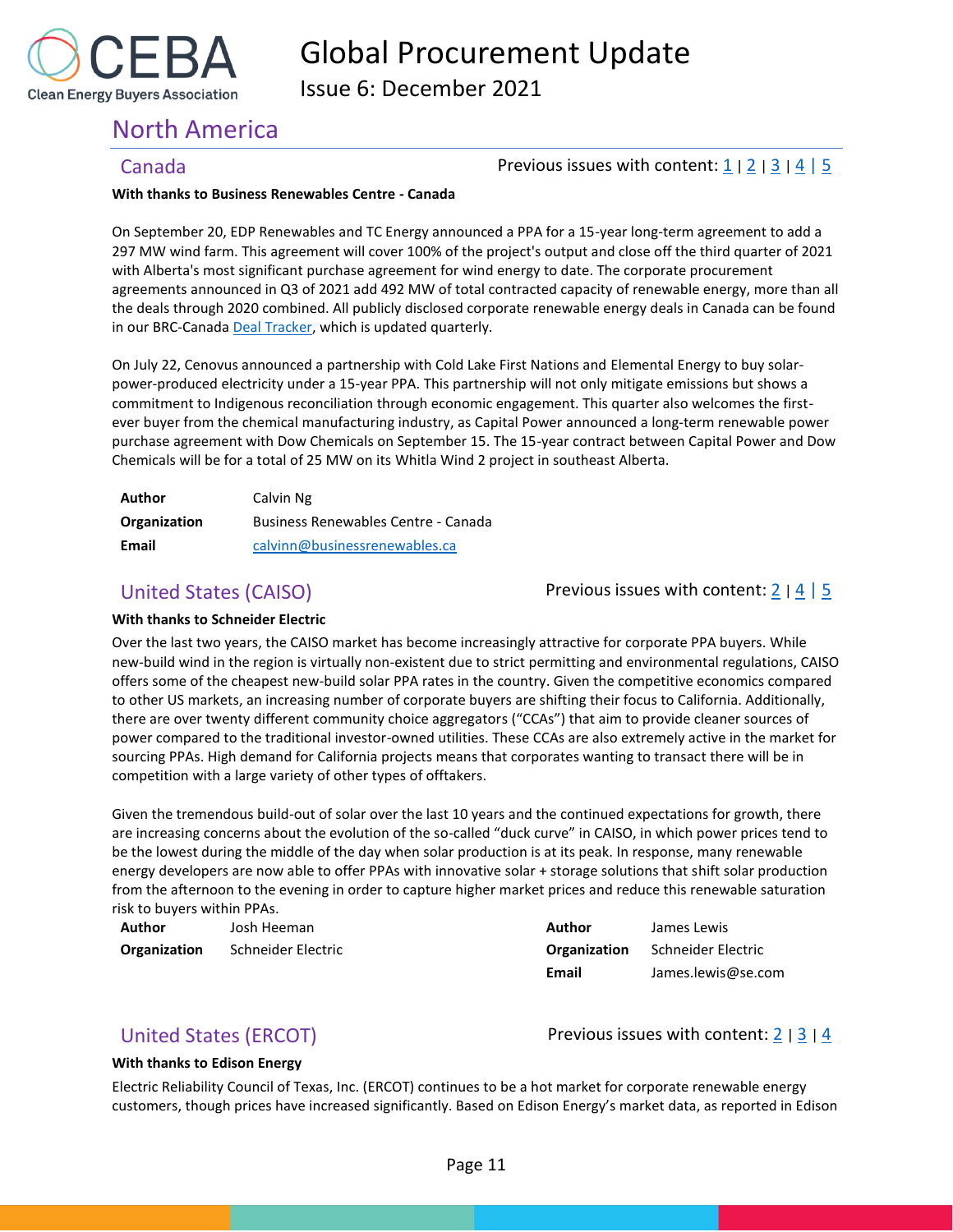

# Issue 6: December 2021

Energy's Q2 2021 Renewables Market Update, ERCOT p25 solar pricing saw an uptick of \$2/MWh between Q2 to Q3 2021, landing at approximately \$30/MWh for a standard, non-escalating, unit contingent PPA. Similarly, p25 wind pricing saw an uptick of \$2/MWh in the same timeframe, coming in at around \$24/MWh.

Edison Energy sees a robust pipeline of projects in ERCOT today, though module supply challenges are a risk for this solar-dominant market. In Q3, 8 GW of renewables were marketed to prospective corporate buyers. About 75% of marketed capacity was solar, and the other 25% wind. ERCOT has the fewest hurdles to overcome in project development, and can be a fit for buyers who need to bring projects online in the near term. However, interconnection timelines and congestion can present a risk to ERCOT projects. Further, severe challenges in module supply are likely to impede progress in solar project contracting in the near term.

A final item to flag in the ERCOT market is regulatory uncertainty, a risk that developers are asking buyers to share in contracts today. In response to Winter Storm Uri, which happened in February 2021, energy policy reform is pending at the Public Utility Commission of Texas. Several of the proposed reforms would place undue financial burden on renewable energy assets. CEBA members have taken a stand, writing to the Commission, "These proposed actions will harm future projects, making it more difficult and more expensive to power the Texas economy." Until the market redesign effort is resolved, prospective buyers in ERCOT can expect that change in law will be an important focus in PPA negotiations.

| Author       | Mary Kate Francis                 |  |  |  |
|--------------|-----------------------------------|--|--|--|
| Organization | Edison Energy                     |  |  |  |
| Email        | marykate.francis@edisonenergy.com |  |  |  |

<span id="page-12-0"></span>United States (MISO) Previous issues with content:  $\frac{1}{2}$  $\frac{1}{2}$  $\frac{1}{2}$  |  $\frac{2}{3}$  $\frac{2}{3}$  $\frac{2}{3}$  |  $\frac{4}{5}$  $\frac{4}{5}$  $\frac{4}{5}$  $\frac{4}{5}$  $\frac{4}{5}$ 

## **With thanks to Commodity Risk Solution**

We have a positive view on the Midcontinent Independent System Operator (MISO) market particularly in the central region for a number of reasons and believe it is productive for corporate renewable energy customers, especially those with operations in the Midwest, to look at this market carefully.

Coal-generated electricity still plays an important role in the MISO generation mix and provides the opportunity to offset more carbon per MWh of renewable energy. SERC Midwest (Illinois and Missouri) followed by MRO East (Wisconsin) have the highest CO2 intensities of all 22 eGRID regions in the continental US (source: EPA eGRID).

As we have experienced firsthand, development risk is a significant challenge in MISO and should be carefully managed and addressed. On the other hand, projects with clear permitting visibility and approvals have the competitive advantages in a market with less competition and, in the case of wind, a high-yield renewable resource. Within the MISO grid, Illinois has a lower wind generation capacity penetration (14%) in comparison to neighboring Midwest states, Iowa (53%) and Minnesota (24%). For additional context, Texas (ERCOT) has a wind capacity share of 23% (source: EIA).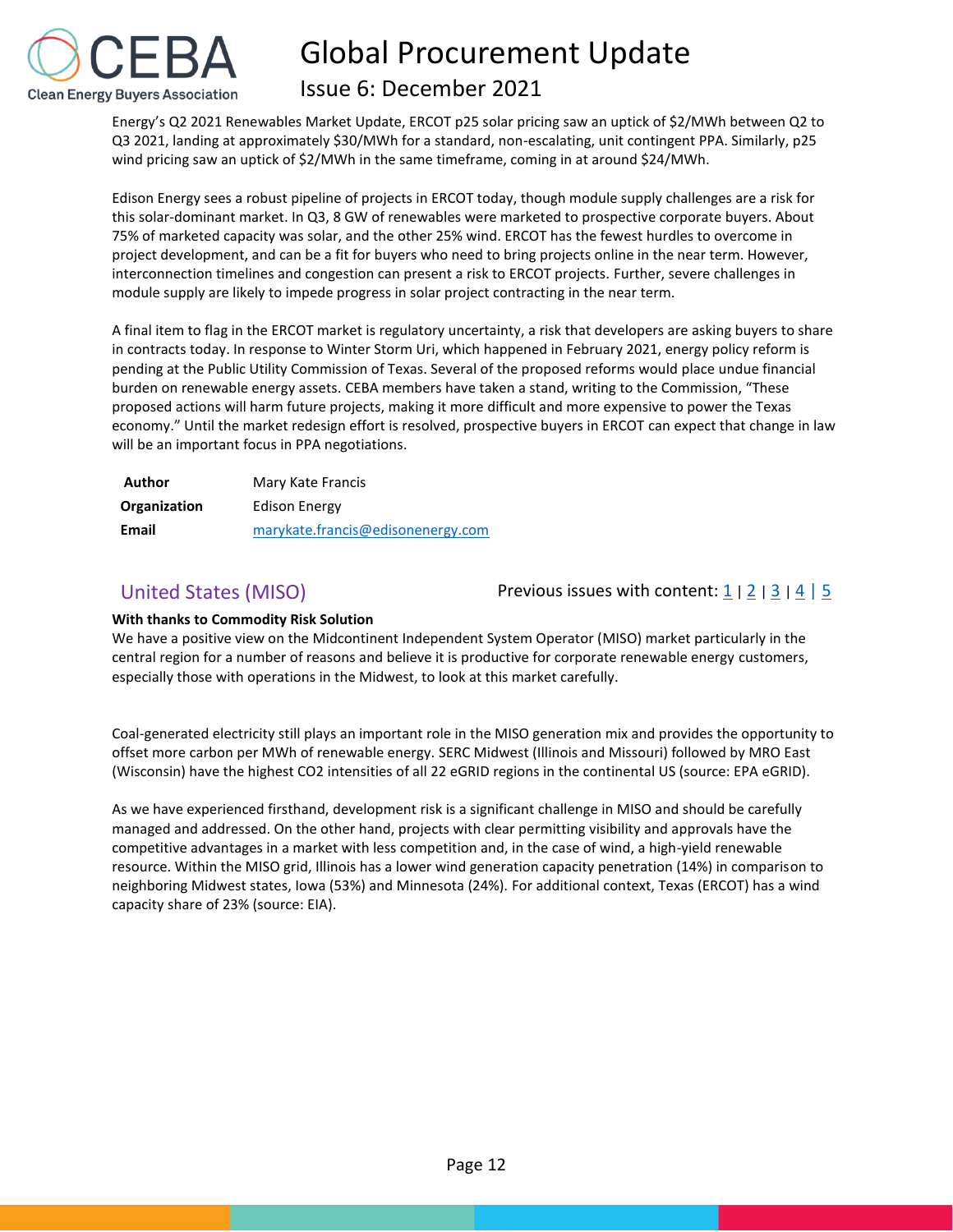Issue 6: December 2021

**Clean Energy Buyers Association** 



With a lower wind generation share of total market capacity, Illinois has comparatively fewer intervals with wind being the marginal generator. This is significant because it means fewer occurrences with market prices set by zero marginal cost generation assets. For this reason, one could expect fewer downside price shocks in the historical data for MISO Illinois Hub in comparison to MISO Minnesota Hub and ERCOT West. Evaluating the 2014-2021 historical daily price distributions, we can see just that: 14% of the days in MISO Illinois averaged \$20/MWh or lower in comparison to 39% for ERCOT West and 34% in MISO Minnesota. Historically, MISO Illinois exhibited a lower downside risk profile.



Energy price correlations to most of the key energy markets for the Midwest manufacturing hubs can provide for an effective hedging opportunity between generating assets and electricity loads in MISO and PJM. Furthermore, we see a nice additional benefit, given these correlations and MISO's density and breadth of manufacturing and industrial operations, for renewable energy leaders to participate in procurement consortiums between supply chain partners, especially as scope 3 emissions are increasingly integrated into sustainability plans.

1 Sources: EIA, MISO and ERCOT data

<sup>2</sup> Sources: EIA, MISO and ERCOT data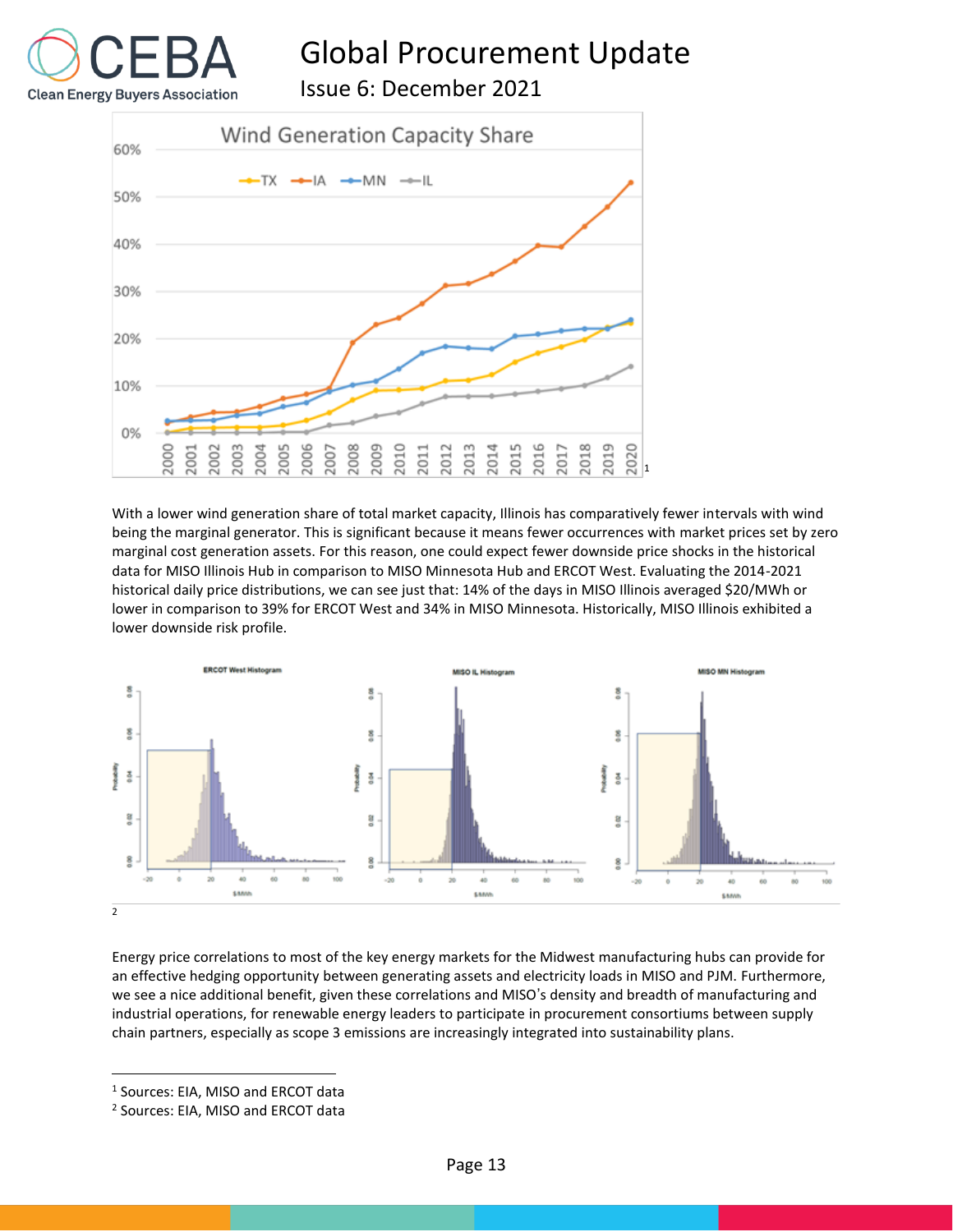

Issue 6: December 2021

| Author       | Sebastian de Atucha            |  |  |  |
|--------------|--------------------------------|--|--|--|
| Organization | <b>Commodity Risk Solution</b> |  |  |  |
| Email        | sebastian@crisksolution.com    |  |  |  |

<span id="page-14-0"></span>United States (PJM) Previous issues with content:  $\frac{1}{2}$  $\frac{1}{2}$  $\frac{1}{2}$  |  $\frac{2}{3}$  $\frac{2}{3}$  $\frac{2}{3}$  |  $\frac{4}{5}$  $\frac{4}{5}$  $\frac{4}{5}$  $\frac{4}{5}$  $\frac{4}{5}$ 

### **With thanks to LevelTen Energy**

PJM Interconnection LLC (PJM) continues to be one of the most dynamic markets in the US, with increasing demand for renewables from corporate, utility, and retail supply buyers and a shortage of available supply from project developers due to interconnection, permitting, and regulatory headwinds.

Interconnection queues in PJM are extremely backlogged, and PJM simply cannot keep up. Reports of interconnection study results coming in more than a year late are not uncommon, creating a lack of clarity around responsibility and cost allocation for any potential interconnection facility upgrades a project may  $-$  or may not  $$ require. For developers with projects early in the development process, waiting in limbo for interconnection study results impedes their ability to commit to a binding PPA price and to estimate COD timelines. Permitting challenges further constrain project availability.

As a result, buyers will increasingly find developers requiring PPA termination rights if the project does not receive necessary interconnection or permitting approvals, meaning buyers often need to accept some level of development "risk." Providing a developer with a PPA exit ramp or reopening PPA price negotiations (or both) may be necessary to maximize the likelihood of successful PPA execution. Consequently, developers with mature projects that have a line of sight to COD are in advantaged positions, with abundant contracting optionality.

With a revised "focused" MOPR taking effect September 29th following a stalemate on the matter between FERC commissioners, renewable developers once again have certainty around capacity market participation without a price floor constraint. However, MOPR represents only one of many complexities and difficulties that are causing significant amounts of uncertainty in PJM. Whereas the MOPR functioned as a price floor for capacity market bids, a Market Seller Offer Cap (or MSOC) has been approved by FERC and will be implemented in PJM's upcoming capacity market auction in January. In addition to imposing price caps, PJM will be updating the level at which renewables can participate in the capacity market through a construct known as an Effective Load Carrying Capacity (or ELCC) mechanism. Both the MSOC and ELCC have the potential to limit project revenue from capacity markets. One might expect developers to increase PPA prices to compensate for this loss of revenue and account for broader market uncertainties, and indeed, LevelTen's Q3 PPA Price Index shows that P25 solar prices in PJM rose 4.5% quarter over quarter, while P25 wind prices jumped by 26.5% in Q3.

PJM is a dynamic and complex region, and both developers and buyers alike must be as informed and prepared as possible to cope with its regulatory fluctuations and market uncertainties.

| Author       | Rob Collier            |
|--------------|------------------------|
| Organization | LevelTen Energy        |
| Email        | rob@leveltenenergy.com |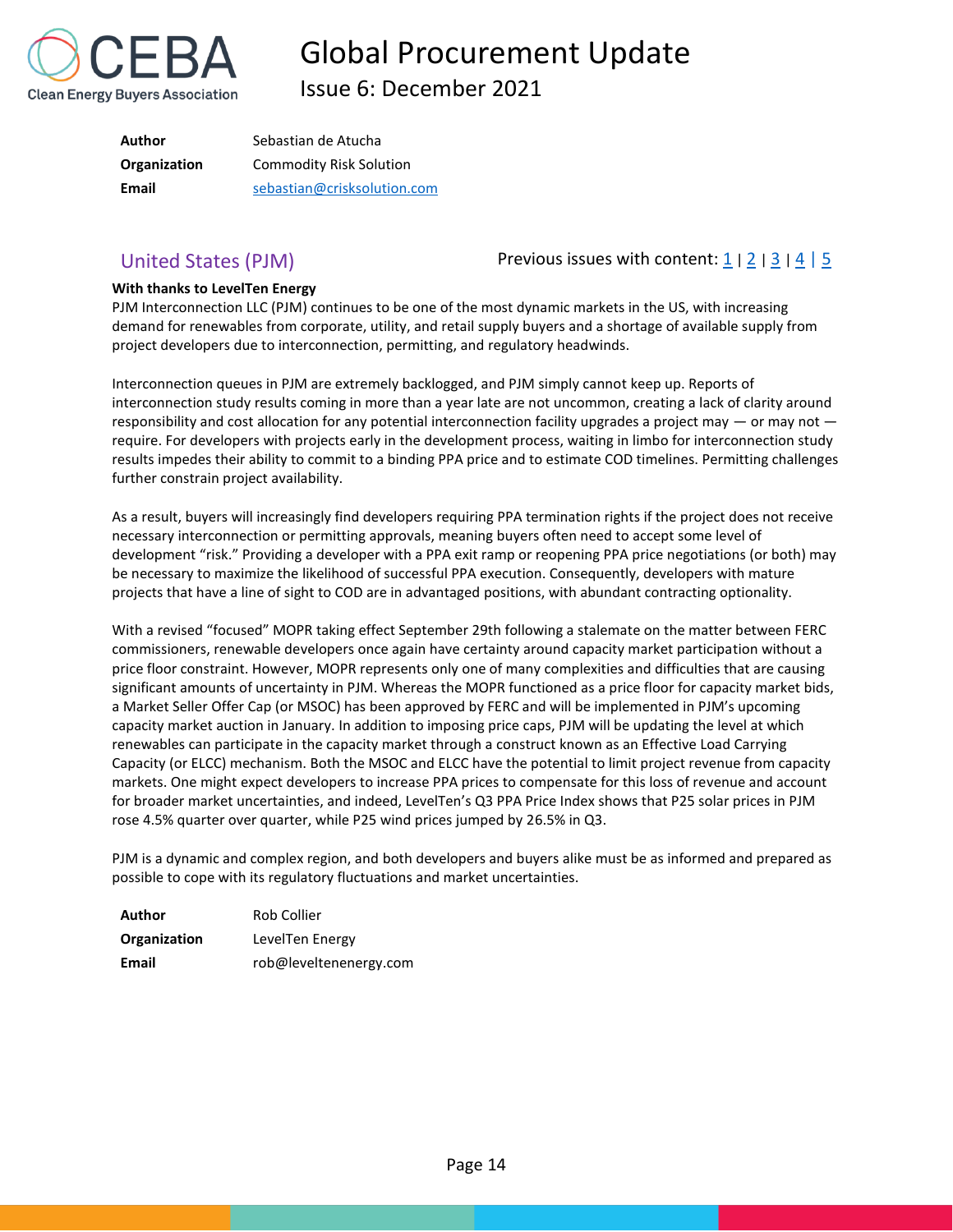

Issue 6: December 2021

## <span id="page-15-0"></span>Mexico **Previous issues with content:**  $\frac{2}{3}$  $\frac{2}{3}$  $\frac{2}{3}$  |  $\frac{4}{5}$  $\frac{4}{5}$  $\frac{4}{5}$  $\frac{4}{5}$  $\frac{4}{5}$

### **With thanks to Clean Energy Investment Accelerator**

Companies in Mexico remain committed to procuring clean energy, despite recent announcements made by the federal government. In September, the Science Based Targets Community of Practice in Mexico discussed options for decarbonizing energy consumption during Energy Week. Together with WWF, the Clean Energy Investment Accelerator (CEIA) Mexico team hosted an Energy Week webinar with more than 100 participating companies to explore electricity market opportunities and how to work with electricity suppliers to effectively buy clean energy and achieve their goals.

On the policy side, the federal government recently proposed new regulatory modifications aimed at bolstering the national utility (CFE). Private sector stakeholders in Mexico have expressed serious concerns about the proposed changes and their potential implications on Mexico's clean energy procurement landscape. Among other provisions, the proposed modifications include the complete cancellation of: Mexico's Clean Energy Certificate regime; the government-run, utility-scale, long-term clean energy auctions; and the issuing of permits for off-site renewable "self-supply" projects. The reform does not dismantle the wholesale electricity market, but the modifications propose eliminating the National Energy Control Center (CENACE), the current wholesale market operator, as well as limiting the private sector's market share in power generation to only 46%. As a result, the future of power purchase agreements (PPAs) in Mexico is uncertain, and even legacy "self-supply" contracts could potentially be cancelled. So far, none of the modifications address distributed generation. The proposed reforms will require the approval of 75% of the Senate to pass and move forward into implementation. The Lopez-Obrador administration may be able to secure sufficient Senate support for these reforms, due to fragmentation within one of the opposition's political parties (PRI).

| Author       | Samantha Lopez                      |  |  |  |
|--------------|-------------------------------------|--|--|--|
| Organization | Clean Energy Investment Accelerator |  |  |  |
| Email        | Samantha.Lopez@wri.org              |  |  |  |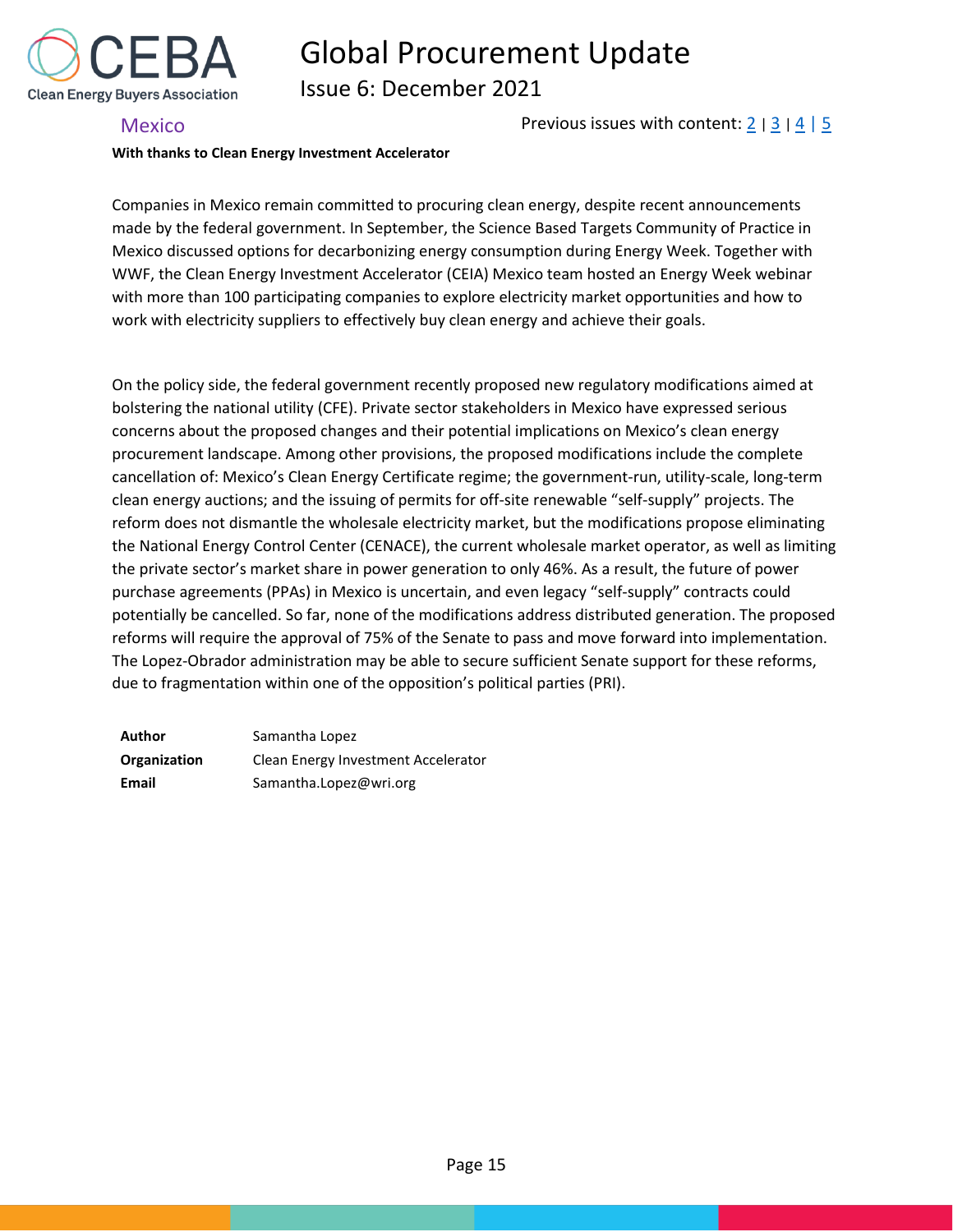

Issue 6: December 2021

# Contact us

To provide feedback and/or questions, please contact: [supplychain@cebuyers.org](mailto:supplychain@cebuyers.org)

# About CEBA

We are a community of nearly 300 energy customers and partners committed to achieving a 90% carbonfree U.S. electricity system by 2030.

# **[Learn more about CEBA](https://cebuyers.org/)**

| Upcoming NGO-hosted events                                                                                                |                                           |                   |  |  |
|---------------------------------------------------------------------------------------------------------------------------|-------------------------------------------|-------------------|--|--|
| <b>Dates</b>                                                                                                              | Event                                     | Location          |  |  |
| May $16 - 18$ , 2022                                                                                                      | Spring Summit - Registration is now open! | Detroit, Michigan |  |  |
| Check the events schedule on InterConnect to stay up to date with our 2022 Worldwide Wednesdays, soon to be<br>announced! |                                           |                   |  |  |